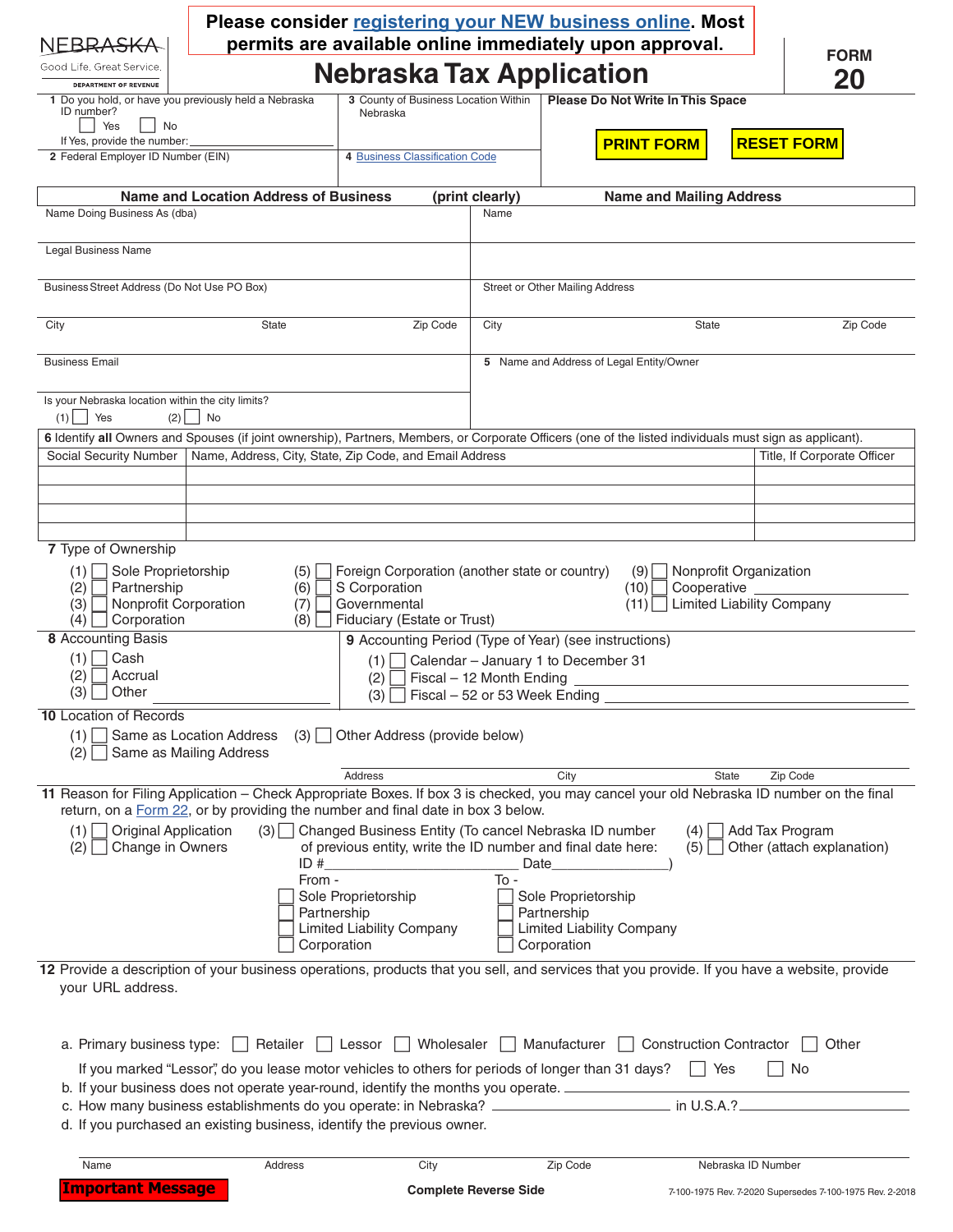#### **Read the attached instructions about Nebraska licensing or registration requirements and complete the information for all tax programs you need to be licensed or registered for.**

| If you need to report a liability for periods prior to the date of this application, enter the earliest date (month, day, year) you need a return.                                                                                                                                                                                                                                                                                                                                                                                                                                                                                                                                                                                                                                                                                                                                                                    |                                                               |
|-----------------------------------------------------------------------------------------------------------------------------------------------------------------------------------------------------------------------------------------------------------------------------------------------------------------------------------------------------------------------------------------------------------------------------------------------------------------------------------------------------------------------------------------------------------------------------------------------------------------------------------------------------------------------------------------------------------------------------------------------------------------------------------------------------------------------------------------------------------------------------------------------------------------------|---------------------------------------------------------------|
| 13 Sales and Use Tax                                                                                                                                                                                                                                                                                                                                                                                                                                                                                                                                                                                                                                                                                                                                                                                                                                                                                                  | Month/Day/Year                                                |
| a. Your filing frequency is based on your estimated annual sales and use tax liability:<br>$(1)$ \$3,000 or more (monthly)<br>$(2)$ \$900 - \$2,999 (quarterly)<br>$(4)$ Less than \$900 (annually)<br>b. If you have more than one licensed location, your returns will be filed:<br>$(1)$ Separate for each location<br>$(2)$ Combined for all locations (monthly e-filing is required),<br>file application Form 11.                                                                                                                                                                                                                                                                                                                                                                                                                                                                                               |                                                               |
| Will you have a paid preparer file your sales or use tax return? Ves No<br>If Yes, attach a Power of Attorney, Form 33.                                                                                                                                                                                                                                                                                                                                                                                                                                                                                                                                                                                                                                                                                                                                                                                               | Month/Day/Year                                                |
|                                                                                                                                                                                                                                                                                                                                                                                                                                                                                                                                                                                                                                                                                                                                                                                                                                                                                                                       |                                                               |
| a. If a sales tax permit has been applied for, do not check this box since use tax is to be reported on the sales and use tax return.<br>b. Your filing frequency is based on your estimated annual use tax liability:<br>$(1)$ \$3,000 or more (monthly)<br>$(2)$ \$900 to \$2,999 (quarterly)<br>$(4)$ Less than \$900 (annually)                                                                                                                                                                                                                                                                                                                                                                                                                                                                                                                                                                                   |                                                               |
| 14 Income Tax Withholding and Income Tax                                                                                                                                                                                                                                                                                                                                                                                                                                                                                                                                                                                                                                                                                                                                                                                                                                                                              |                                                               |
| a. Will your average Nebraska monthly income tax withholding exceed \$500? $(1)$ Yes<br>l No<br>b. Will your annual Nebraska income tax withholding be less than \$500 per year?<br>Yes<br>No<br>Have you been allowed to file federal withholding returns annually?<br>Yes<br>No<br>If you answered Yes to either of the questions in "b," mark filing frequency preference $(2)$<br>Quarterly<br>$(4)$   Annually<br>c. Income tax withholding returns will be filed:<br>$(1)$ For each separate location<br>$(2)$ Consolidated for all locations<br>$(3)$ Consolidated by region or district<br>d. Will you have a payroll service prepare your returns?<br>Yes No If Yes, attach a Power of Attorney, Form 33.<br>e. Additional business operations employing Nebraska residents (Attach additional sheet if necessary.)<br>Nebraska ID Number<br>Location Address, City, State, Zip Code<br><b>Business Name</b> |                                                               |
|                                                                                                                                                                                                                                                                                                                                                                                                                                                                                                                                                                                                                                                                                                                                                                                                                                                                                                                       |                                                               |
| must check either "corporate" or "partnership" below.<br>$(2)$ Savings and Loan $(3)$ Credit Union $(4)$ Other (specify):<br>$(1)$ Bank                                                                                                                                                                                                                                                                                                                                                                                                                                                                                                                                                                                                                                                                                                                                                                               | Month/Day/Year                                                |
| 15 Miscellaneous Tax Programs                                                                                                                                                                                                                                                                                                                                                                                                                                                                                                                                                                                                                                                                                                                                                                                                                                                                                         | (Enter Date of<br><b>First Transaction)</b><br>Month/Day/Year |
| Your filing frequency is based on your estimated annual taxable tire sales:<br>$(1)$ 3,000 tires or more (monthly) (2) $\Box$ 900 – 2,999 tires (quarterly) (4) Less than 900 tires (annually)<br>Your filing frequency is based on your estimated annual taxable sales:<br>$(1)$ \$10,000 or more (monthly) (4) Less than \$10,000 (annually)                                                                                                                                                                                                                                                                                                                                                                                                                                                                                                                                                                        |                                                               |
| If you have more than one licensed location, you must file a combined litter fee return. File application Form 11.                                                                                                                                                                                                                                                                                                                                                                                                                                                                                                                                                                                                                                                                                                                                                                                                    |                                                               |
| Prepaid Wireless Surcharge — Note: The filing frequency for this surcharge is the same as sales tax. If you file                                                                                                                                                                                                                                                                                                                                                                                                                                                                                                                                                                                                                                                                                                                                                                                                      |                                                               |
| 16 Person to contact regarding this application                                                                                                                                                                                                                                                                                                                                                                                                                                                                                                                                                                                                                                                                                                                                                                                                                                                                       |                                                               |
| Authorized Contact Person (please print)<br>Title<br><b>Email Address</b>                                                                                                                                                                                                                                                                                                                                                                                                                                                                                                                                                                                                                                                                                                                                                                                                                                             | <b>Phone Number</b>                                           |
| Under penalties of law, I declare that I have examined this application, and to the best of my knowledge and belief, it is correct and complete.                                                                                                                                                                                                                                                                                                                                                                                                                                                                                                                                                                                                                                                                                                                                                                      |                                                               |
| sign<br><b>here</b> Signature of Owner, Partner, Member, Corporate Officer,<br>Title<br>Date<br><b>Email Address</b><br>or Person Authorized by Attached Power of Attorney                                                                                                                                                                                                                                                                                                                                                                                                                                                                                                                                                                                                                                                                                                                                            | <b>Phone Number</b>                                           |
| You may file this tax application online or fax it to 402-471-5927 or mail to:                                                                                                                                                                                                                                                                                                                                                                                                                                                                                                                                                                                                                                                                                                                                                                                                                                        |                                                               |
| Nebraska Department of Revenue, PO Box 98903, Lincoln, NE 68509-8903.                                                                                                                                                                                                                                                                                                                                                                                                                                                                                                                                                                                                                                                                                                                                                                                                                                                 |                                                               |

**revenue.nebraska.gov, 800-742-7474 (NE and IA), 402-471-5729**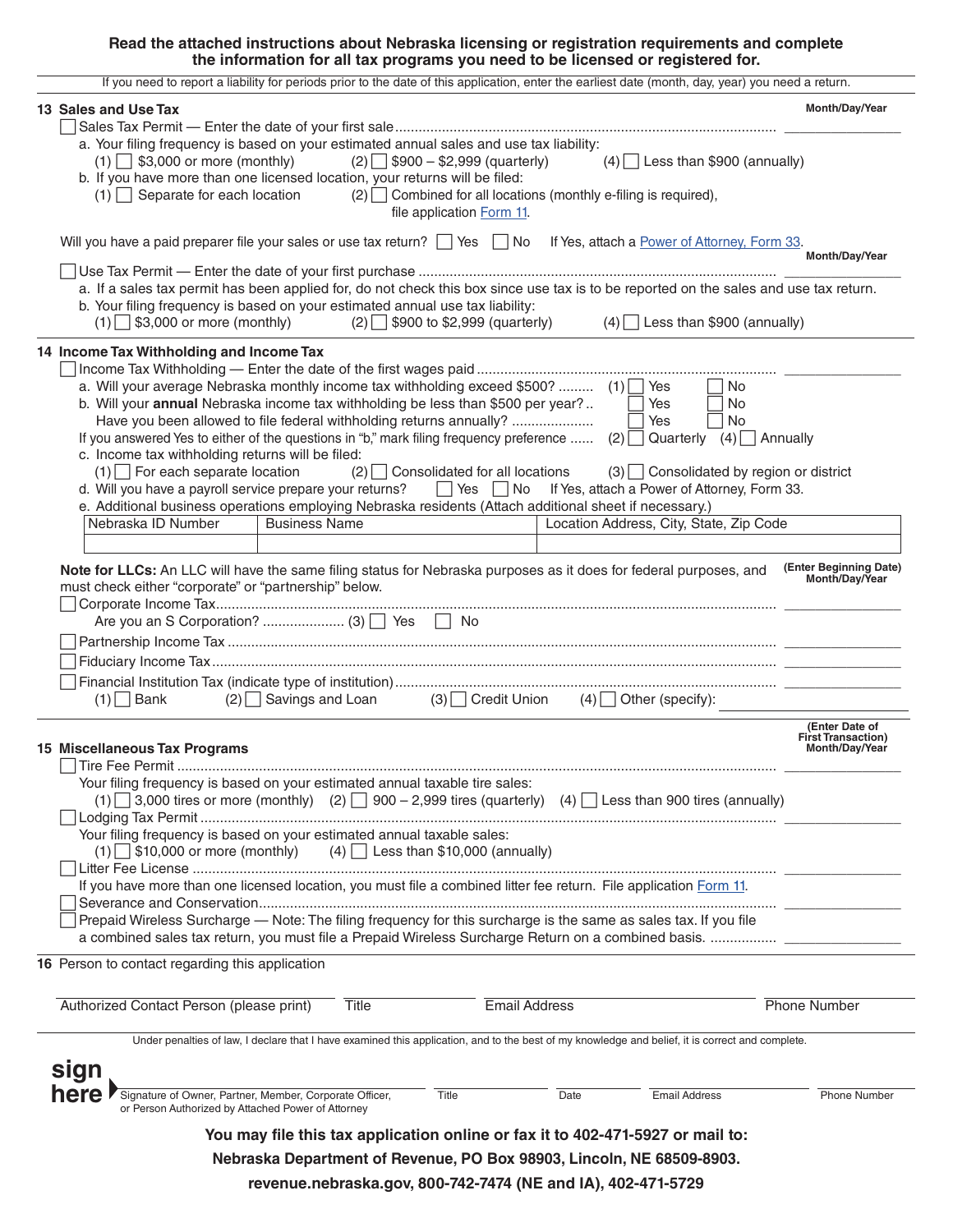## **[Free Notification Service](https://public.govdelivery.com/accounts/NEREV/subscriber/new) to Keep You Aware of Tax Changes and Updates**

An easy way to keep informed of additions and updates to DOR's website is to sign up for this free notification service. [Register now](https://public.govdelivery.com/accounts/NEREV/subscriber/new) to receive email or text notifications about those specific tax areas of interest that you select.

# **Instructions to Complete Form 20**

**Line 2.** Generally, you should have your federal employer ID number (EIN) prior to applying for a Nebraska tax program license. An EIN can be applied for at [irs.gov/businesses.](https://www.irs.gov/businesses) If you are required to have an EIN and you do not have one at the time you submit this application, you must provide the Nebraska Department of Revenue (DOR) with your EIN after it is received. When you get your EIN, complete a [Nebraska Change Request, Form 22](https://revenue.nebraska.gov/files/doc/tax-forms/f_22.pdf), and put your EIN in box 2, and write "Not available at time of application" in box 11. A Form 22 is also used to make any other changes after this Form 20 has been submitted. This includes address, filing frequency, ownership, etc.

**Line 6.** Individuals must provide their Social Security number (SSN), address, and title on this application. This is mandatory. The SSN or EIN is needed to properly identify you and process your application and other documents. DOR has the legal right to require this information per [Neb. Rev. Stat. §§ 77-2705](https://nebraskalegislature.gov/laws/statutes.php?statute=77-2705) and [77-27,119.](https://nebraskalegislature.gov/laws/statutes.php?statute=77-27,119) Submit a [Nebraska Change](https://revenue.nebraska.gov/files/doc/tax-forms/f_22.pdf) [Request, Form 22,](https://revenue.nebraska.gov/files/doc/tax-forms/f_22.pdf) to update officers, ownership information, or any other changes for this business.

**Line 12.** Direct sellers (home party and direct sales companies) marketing through independent sales representatives, sometimes referred to as consultants or distributors, may request a Distributor's Agreement (DA). This DA allows sales tax to be collected and remitted by the direct selling company, rather than by each of its independent sales representatives. Direct selling companies should request a DA in the line 12 area. See [Nebraska Sales and Use Tax Reg-1-033, Transient](https://revenue.nebraska.gov/files/doc/legal/regs/1-033.pdf) [and Itinerant Sellers.](https://revenue.nebraska.gov/files/doc/legal/regs/1-033.pdf)

Construction contractors who repair property annexed to real estate or annex property to real estate must be registered in the Nebraska Department of Labor's Contractor Registration Database. Registration is applied for at [dol.nebraska.gov.](https://dol.nebraska.gov/) This Database requires each contractor to elect an option for reporting sales and use tax on building materials. This election will determine if a sales or use tax permit is needed. See [Reg-1-017 Contractors.](https://revenue.nebraska.gov/files/doc/legal/regs/1-017.pdf)

**Lines 13 and 14d.** A [Power of Attorney, Form 33,](https://revenue.nebraska.gov/files/doc/tax-forms/f_33.pdf) is available on DOR's website.

**Line 16.** An authorized contact person designated on line 16 will have the authority to receive the Nebraska ID number assigned from this application.

## **Electronic Filing and Payment Information**

## **Electronic Filing**

[Sales and use tax filers](https://revenue.nebraska.gov/businesses/nebraska-sales-and-use-tax-online-filing) filing Form 10, Prepaid Wireless Surcharge filers filing Form E911N, and [income tax withholding](https://revenue.nebraska.gov/businesses/nebraska-income-tax-withholding/online-filing) [tax filers](https://revenue.nebraska.gov/businesses/nebraska-income-tax-withholding/online-filing) filing Forms 941N, W-3N, W-2, and 1099 are encouraged to [e-file](https://revenue.nebraska.gov/businesses/nebraska-income-tax-withholding/online-filing) their returns.

### **Electronic Payment Options**

Businesses are encouraged to [make payments electronically](https://revenue.nebraska.gov/businesses/make-payment-only) for all of the tax programs that support this payment option, even though some of thes[e tax programs](https://revenue.nebraska.gov/businesses/supported-tax-programs) still require filing a paper return. Those tax returns identified in the Electronic Filing paragraph above can be e-filed. Certain taxpayers with annual payments in excess of mandated thresholds are required to make electronic payments.

## **Nebraska Licensing or Registration Requirements**

## **Sales and Use Tax**

**Sales Tax Permit.** Every person engaged in business as a retailer making retail sales of taxable property or services in Nebraska must obtain a sales tax permit for **each** location in Nebraska (see [Reg-1-004, Permits](https://revenue.nebraska.gov/sites/revenue.nebraska.gov/files/doc/legal/regs/1-004.pdf)). A separate permit is required for **each** retail location. Every [remote seller](https://revenue.nebraska.gov/businesses/sales-and-use-tax/information-remote-sellers-and-marketplace-facilitators) and every [Multivendor Marketplace Platform \(MMP\)](https://revenue.nebraska.gov/businesses/sales-and-use-tax/information-remote-sellers-and-marketplace-facilitators) with more than \$100,000 of gross sales or 200 or more transactions in Nebraska is engaged in business in Nebraska. Sales of a remote seller through an MMP count towards the thresholds. Every person, including every MMP making taxable sales in Nebraska, is a retailer, must hold a Nebraska Sales Tax Permit, and must file a Nebraska and Local Sales and Use Tax Return, Form 10. See the [Sales Tax Regulations](https://revenue.nebraska.gov/about/legal-information/regulations/chapter-1-sales-and-use-tax) for additional information.

Any retailer having at least 80% ownership in more than one licensed location making retail sales in Nebraska may apply for permission to file a combined sales tax return by filing a [Nebraska Combined Filing Application, Form 11.](https://revenue.nebraska.gov/files/doc/tax-forms/f_11.pdf) All combined sales and use tax filers must e-file on a monthly basis using DOR's [NebFile p](https://revenue.nebraska.gov/businesses/nebraska-sales-and-use-tax-online-filing)rogram.

**Use Tax Permit.** Every individual or business, storing, distributing, using, or consuming property or taxable services in Nebraska, is subject to use tax on taxable purchases when the Nebraska sales tax has not been paid. Obtaining a sales tax permit allows you to electronically report and pay both sales tax and use tax on a Form 10. If you are not required to have a sales tax permit, you may apply for a use tax permit.

## **Income Tax Withholding and Income Tax**

**Income Tax Withholding.** If you have an office or conduct business in Nebraska, or are considered an employer for federal purposes, you must apply for an income tax withholding certificate prior to withholding income taxes for Nebraska. See the [Withholding Regulations](https://revenue.nebraska.gov/about/legal-information/regulations/chapter-21-income-tax-withholding) for additional information. The income tax withholding requirement extends to payments made to all employees, including nonresidents, for services performed in Nebraska. Income tax withholding may also be required when paying a nonresident of Nebraska who is not an employee, for services performed in Nebraska. Gambling winnings